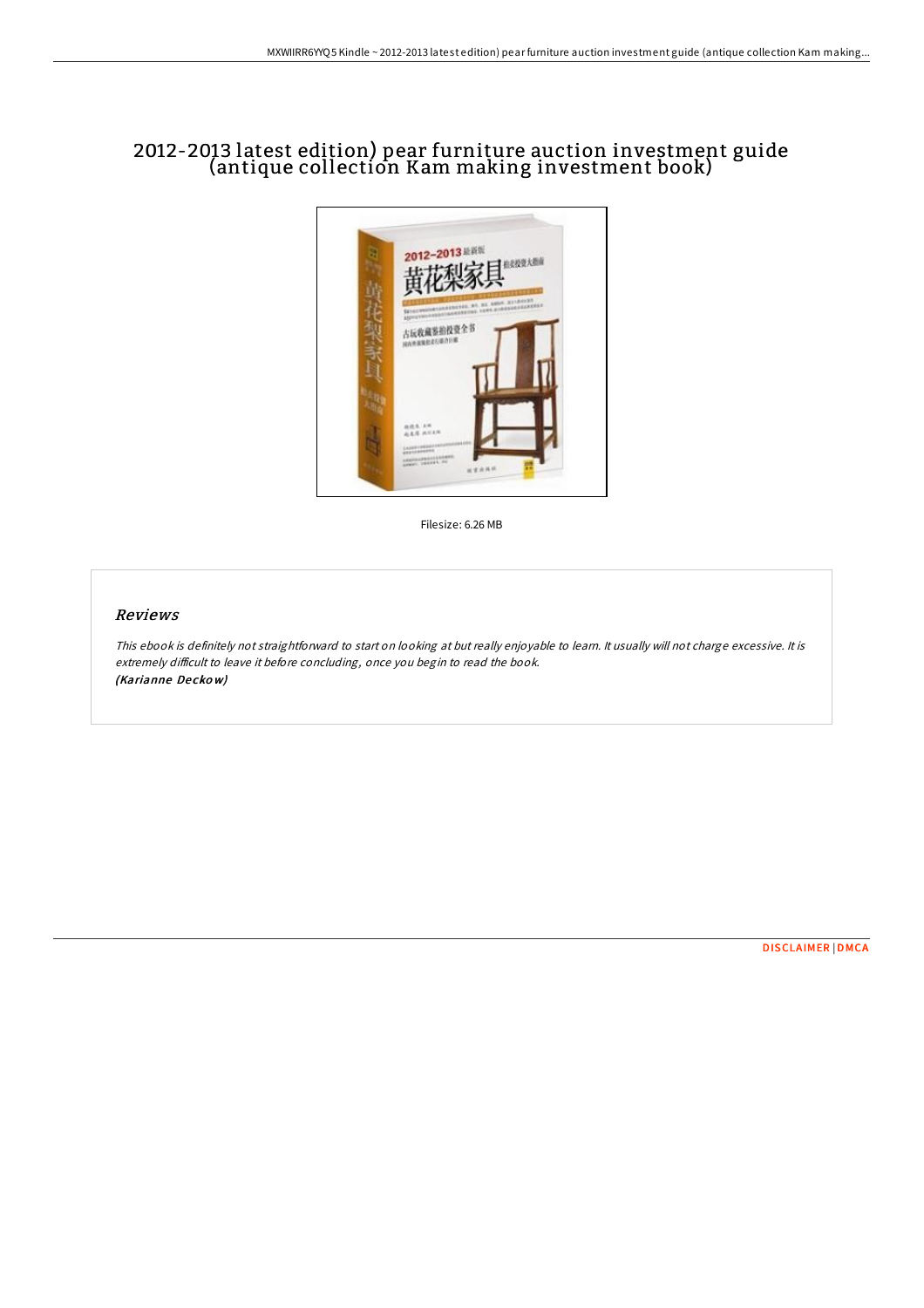## 2012-2013 LATEST EDITION) PEAR FURNITURE AUCTION INVESTMENT GUIDE (ANTIQUE COLLECTION KAM MAKING INVESTMENT BOOK)



To download 2012-2013 latest edition) pear furniture auction investment guide (antique collection Kam making investment **book**) PDF, remember to follow the hyperlink under and download the document or have access to other information which are in conjuction with 2012-2013 LATEST EDITION) PEAR FURNITURE AUCTION INVESTMENT GUIDE (ANTIQUE COLLECTION KAM MAKING INVESTMENT BOOK) book.

paperback. Condition: New. Ship out in 2 business day, And Fast shipping, Free Tracking number will be provided after the shipment. Paperback. (2012-2013 latest version) pear furniture auction investment guide (antique collection Kam making investment book) focuses on the source of the furniture. features. style. type. structure. shape. patterns. materials. the natural form of the relationship between furniture and architecture. furniture and human relations. painting art. sculpture. mosaic art and furniture on the embodiment and so on. You can see. the furniture is a carrier of a number of art. Furniture. decorative theme. vividly reflect the aesthetic taste of the people. ideas and ways of thinking and customs. Furniture. furnishings and the use of thousands of years. always with strict traditional custom of ritual system and hierarchy hierarchy closely integrated. The use of furniture is primarily worship the gods and ancestors. and then gradually spread to everyday life. but only limited to the powerful aristocracy. Furniture shape. texture. and decorative themes. but also has a strict hierarchy. the higher status and boundaries. We have today to protect antique furniture. to understand the use of the ancient people's daily lives and furniture. through the ancient types of furniture. shape. decoration changes. a profound understanding of the development process and the use of custom furniture. Furniture has always been a social ideology. such as ideas. the concept of ethics. hierarchy. aesthetic concepts and a variety of customs and other closely related. to become an important part of traditional Chinese culture. These ancient cultural traditions have been subtle impact on future generations. as the excellent Chinese traditional virtues and spread so far. Furniture Art Research is a new discipline in the 1940s began to rise. Today. research. reference. before concluding. to our left a precious legacy. the purpose is to inherit and carry forward...

B Read [2012-2013](http://almighty24.tech/2012-2013-latest-edition-pear-furniture-auction-.html) latest edition) pear furniture auction investment guide (antique collection Kam making investment book) Online Do wnload PDF [2012-2013](http://almighty24.tech/2012-2013-latest-edition-pear-furniture-auction-.html) latest edition) pear furniture auction investment guide (antique collection Kam making

investment book)